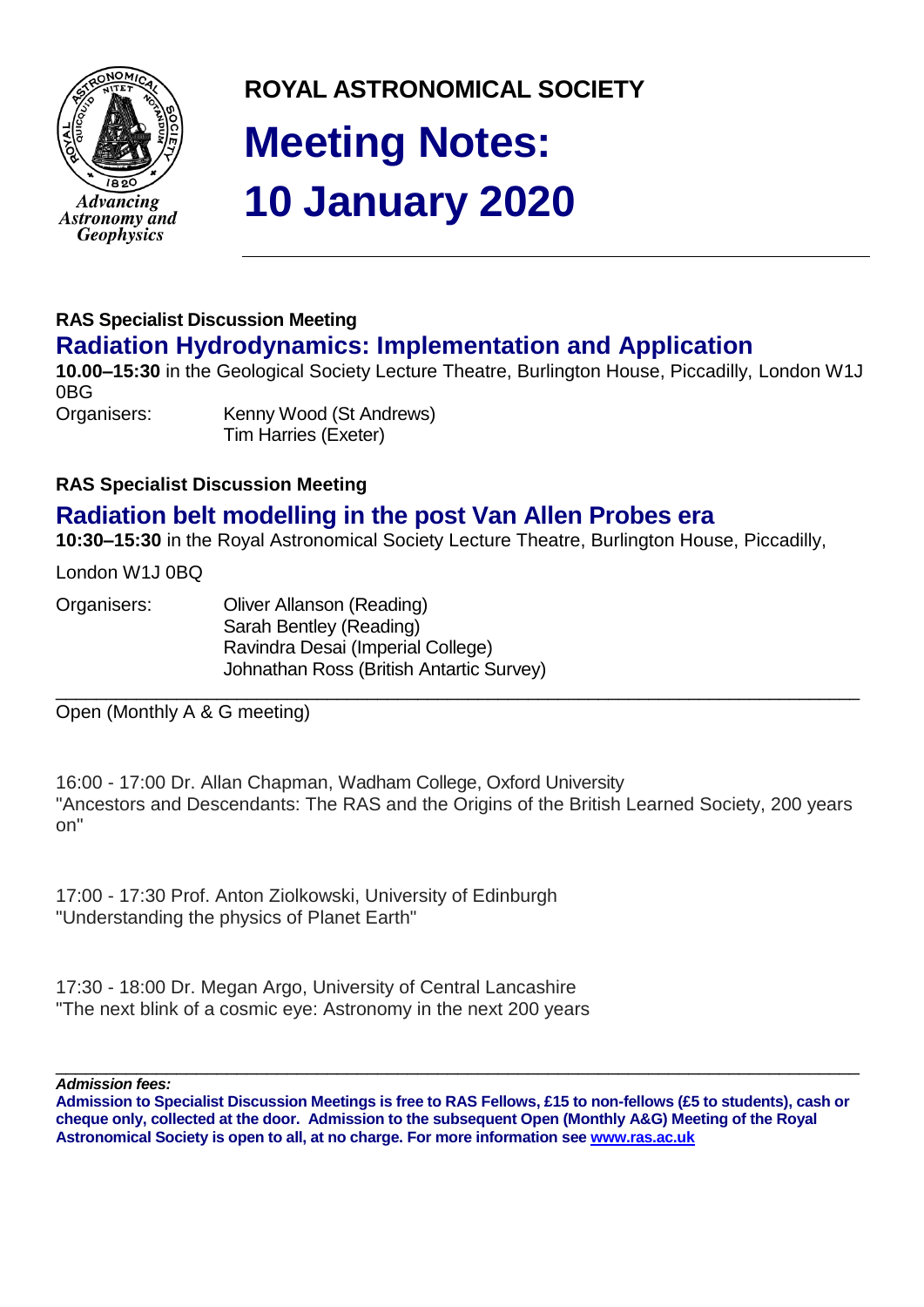## **RAS Specialist Discussion Meeting Radiation Hydrodynamics: Implementation and Application**

**10:00 -15:30** in the Geological Society Lecture Theatre, Burlington House, Piccadilly, London W1J 0BG

Organisers: Kenny Wood (St Andrews) Tim Harries (Exeter)

**Summary:** The complex interplay between matter and radiation is a fundamental driver of structure in the Universe at all scales, from the formation of stars and galaxies to the circulation of exoplanet atmospheres. Analytical approaches cannot capture the intricacy of these phenomena, and consequently we rely on numerical simulations to inform our understanding. Although hydrodynamical schemes, using both grid-based and particle approaches, have reached a highlevel of sophistication, the incorporation of radiation effects has proven to be extremely challenging. Difficulties arise due to the non-local effects of radiation, and also that detailed microphysical processes may need to be included. Overcoming these obstacles requires a combination of clever numerical approaches and state-of-the-art computer science.

Happily we are now entering a golden era of radiation-hydrodynamical (RHD) simulations across the breadth of astronomy. In part this is due to increasing access to large-scale distributed highperformance computing, but it is also due to the implementation of novel radiation solvers into established, publicly accessible hydro codes.

----------------------------------------------------------------------------------------------------------------------------------------

#### - **10:00-10:30 Registration & Coffee**

Morning Session (10.10 – 13.05) Chaired by Antonia Bevan **10.10-10.15** Intro from Kenny Wood **10.15-10.40 Anna Rosen** Invited *Modeling Radiative Feedback and in Massive Star Formation* **10.40-10.55 Elliot Avache** *Gamma-ray bursts* **10.55-11.10 Andreas Sander** *Stellar atmospheres*  **11.10-11.25 Roger Dufrense** *Stellar transition regions* **11.25-11.40 Duncan Christie** *Ionised outflows from exoplanet atmospheres* **11.40-11.50** Short break & discussions **11.50-12.05 James Owen**  *Exoplanets* **12.05-12.20 Helene Bloch** *Theoretical radiation transfer* **12.20-12.35 Jonathan Mackey** *Wolf Rayet nebulae* **12.35-12.50 Bert Vandenbroucke** *RHD for diffuse ionised gas* **12.50-13.05 Nick Higginbottom**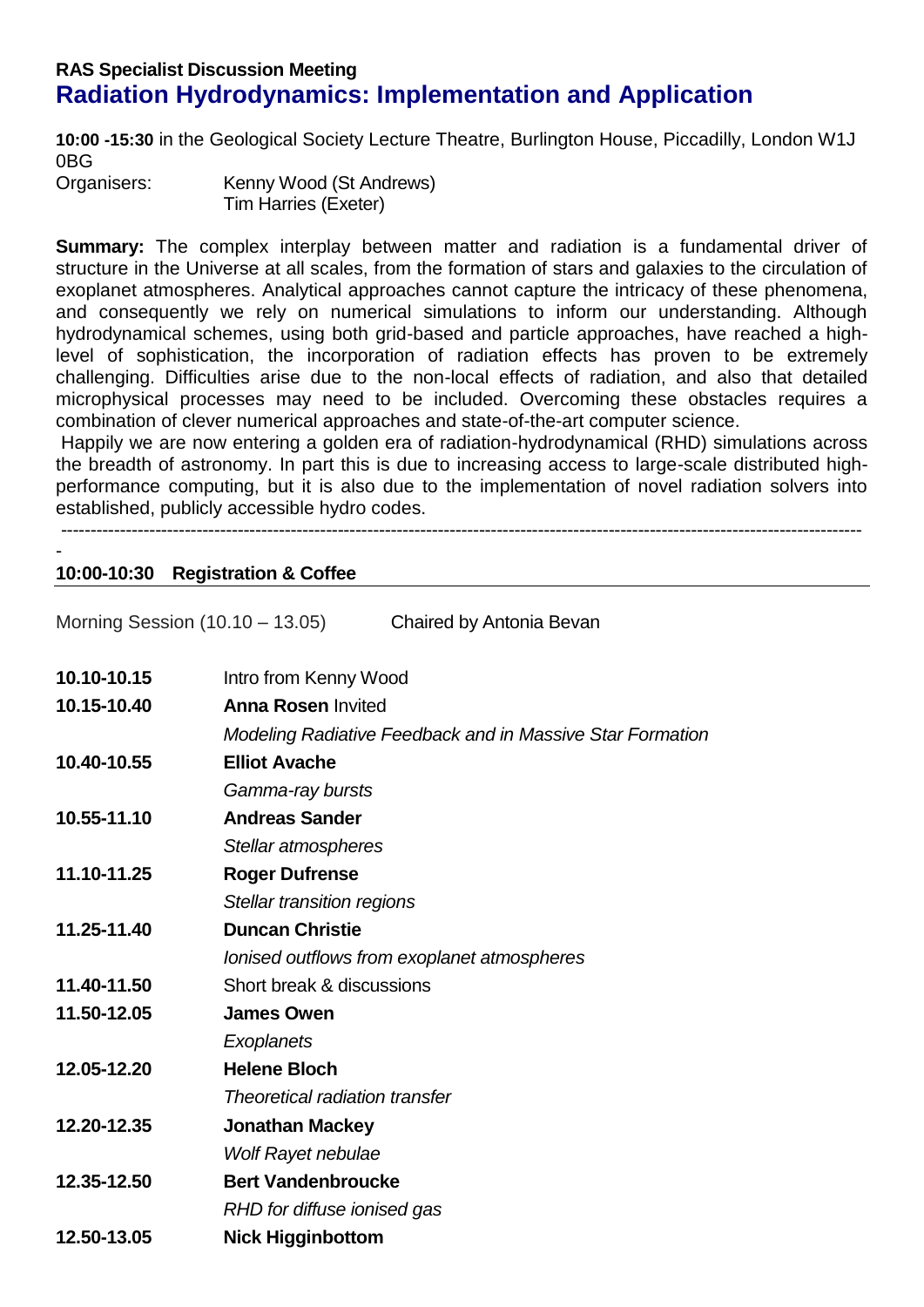### **13.05-13.50 Lunch**

Afternoon session (13.50-15.30) Chaired by Tom Haworth

| 13.50-14.15   | <b>Rolf Kuiper - invited</b>                                                                                                                                        |
|---------------|---------------------------------------------------------------------------------------------------------------------------------------------------------------------|
| 14.15-14.30   | <b>Raphael Mignon-Risse</b>                                                                                                                                         |
|               | Massive star formation                                                                                                                                              |
| 14.30-14.45   | <b>Tom Bending</b>                                                                                                                                                  |
|               | <b>Photoionization feedback in Giant Molecular Clouds</b>                                                                                                           |
| 14.45-15.00   | <b>Margherita Molaro</b>                                                                                                                                            |
|               | Epoch of reionisation                                                                                                                                               |
| 15.00-15.15   | <b>Luke Conaboy</b>                                                                                                                                                 |
|               | Cosmological reionisation                                                                                                                                           |
| 15.15-15.30   | Nina Sartorio                                                                                                                                                       |
|               | Cosmological radiation hydrodynamics                                                                                                                                |
| 15.30 - 16.00 | <b>Tea</b> will be available in the Lower Library of the Geological Society for those<br>attending the Open (Monthly A&G) Meeting of the Royal Astronomical Society |
|               |                                                                                                                                                                     |

Suggested hashtag:

-----------------------------------------------------------------------------------------------------------------

16.00 Open (Monthly A&G) Meeting

#### *Admission fees:*

Admission to Specialist Discussion Meetings is free to RAS Fellows, £15 to non-fellows (£5 to students) cash or cheque only, collected at the door. Admission to the subsequent Open (Monthly A&G) Meeting of the Royal Astronomical Society is open to all, at no charge.

For more information see [www.ras.ac.uk](http://www.ras.ac.uk/)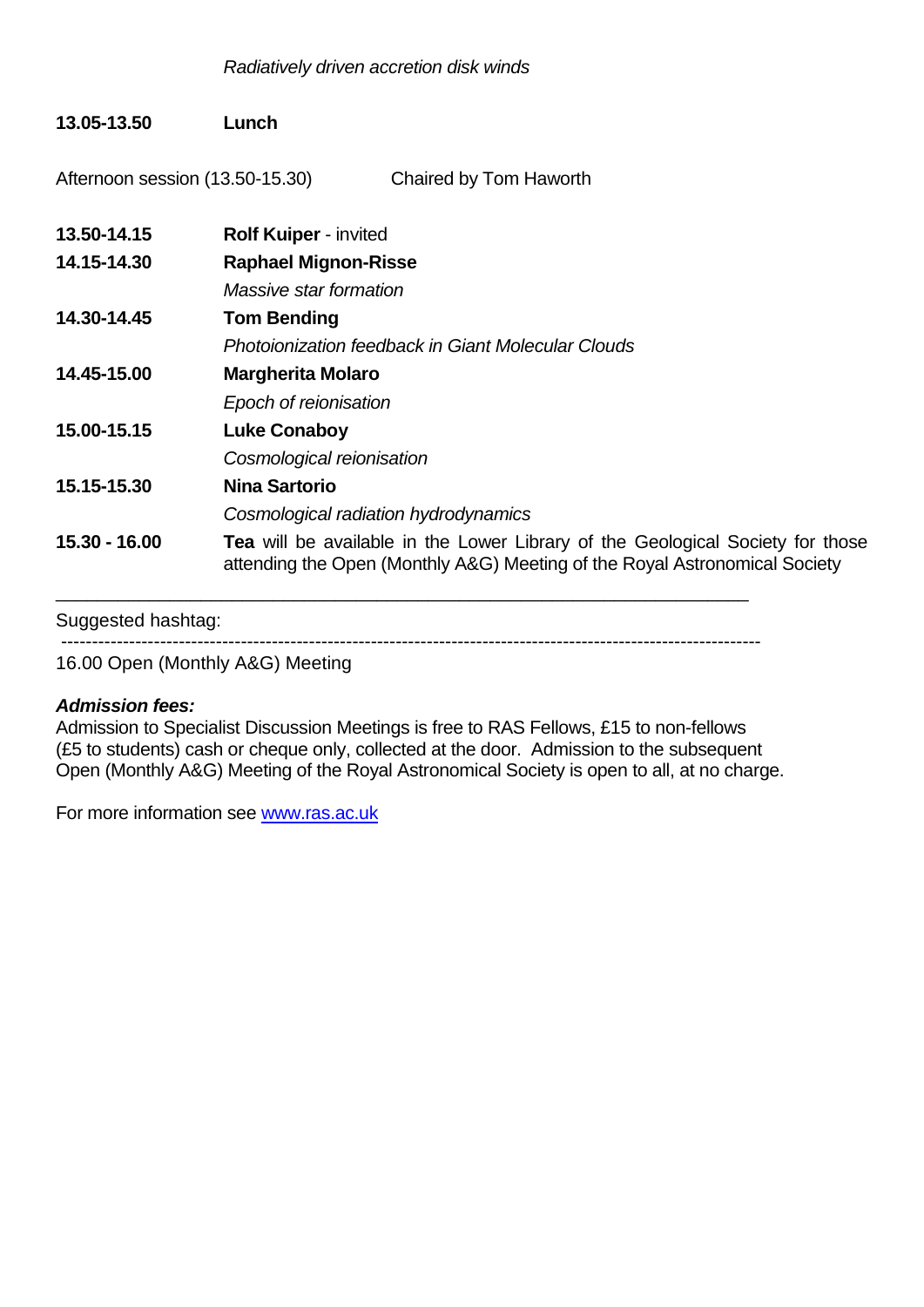# **Radiation belt modelling in the post Van Allen Probes era**

**10:30–15:30** in the Royal Astronomical Society Lecture Theatre, Burlington House, Piccadilly,

London W1J 0BQ

| Organisers: | Oliver Allanson (Reading)                |
|-------------|------------------------------------------|
|             | Sarah Bentley (Reading)                  |
|             | Ravindra Desai (Imperial College)        |
|             | Johnathan Ross (British Antartic Survey) |

**Summary:** NASA's Van Allen Probes (VAP) are the most comprehensive in-situ measurements ever taken in the near-Earth space radiation environment. However, the VAP are scheduled for science decommission in early 2020, and our need for high quality radiation belt models is only likely to increase in the future. This is the optimum time for the academic community and industry partners to come together, in order to capture our progress and plan future strategy.

In this meeting we aim to consolidate key advances made during the VAP era, on topics ranging from: the underlying theory of wave particle interactions; the relative role of different plasma waves on electron acceleration and transport; complex and system-scale dynamics, including the effect of solar wind driving and substorm activity on particle fluxes; how prediction of particle sources and losses have improved, and can be addressed by VAP data. Further, we aim to plan future directions for radiation belt modelling and interactions between the space weather community, industry stakeholders and the wider public. For example, what are the remaining science and engineering questions? What do we believe are the missing components of radiation belt models? How can the valuable resource of VAP data be used to address the issues above, and how can existing and planned missions (e.g. ARASE) be used to support and extend existing capability? ------------------------------------------------------------------------------------------------------------------------------

#### **10:00 – 10:30 Registration & Coffee**

Morning Session (10.30 – 12.20) Chaired by Oliver Allanson

| 10:25-10.30 | Welcome to the meeting                                                     |
|-------------|----------------------------------------------------------------------------|
| 10:30-10.55 | <b>Yuri Shprits (Invited)</b>                                              |
|             | Unusual Behavior of the Ultra-relativistic Electron Radiations Belts       |
|             | Relieved by Van Allen Probes Observations                                  |
| 10.55-11.20 | <b>Ewan Haggerty (Invited)</b>                                             |
|             | Developing a Space Weather Exercise Generation Toolkit                     |
| 11.20-11.35 | <b>Richard Horne</b>                                                       |
|             | Turning radiation belt science into forecasting                            |
| 11.35-11.50 | <b>Hayley Allison</b>                                                      |
|             | Chorus Wave Interactions with Ultra-relativistic Electrons: the Importance |
|             | of Electron Density                                                        |
| 11.50-12.05 | <b>Dedong Wang</b>                                                         |
|             | Controlling Effect of Wave Models and Plasma Boundaries on the             |
|             | <b>Dynamic Evolution of Relativistic Radiation Belt Electrons</b>          |
| 12.05-12.20 | <b>Colin Forsyth</b>                                                       |
|             | Forecasting GOES 15 > 2 MeV electron fluxes from solar wind data           |
|             | and geomagnetic indices                                                    |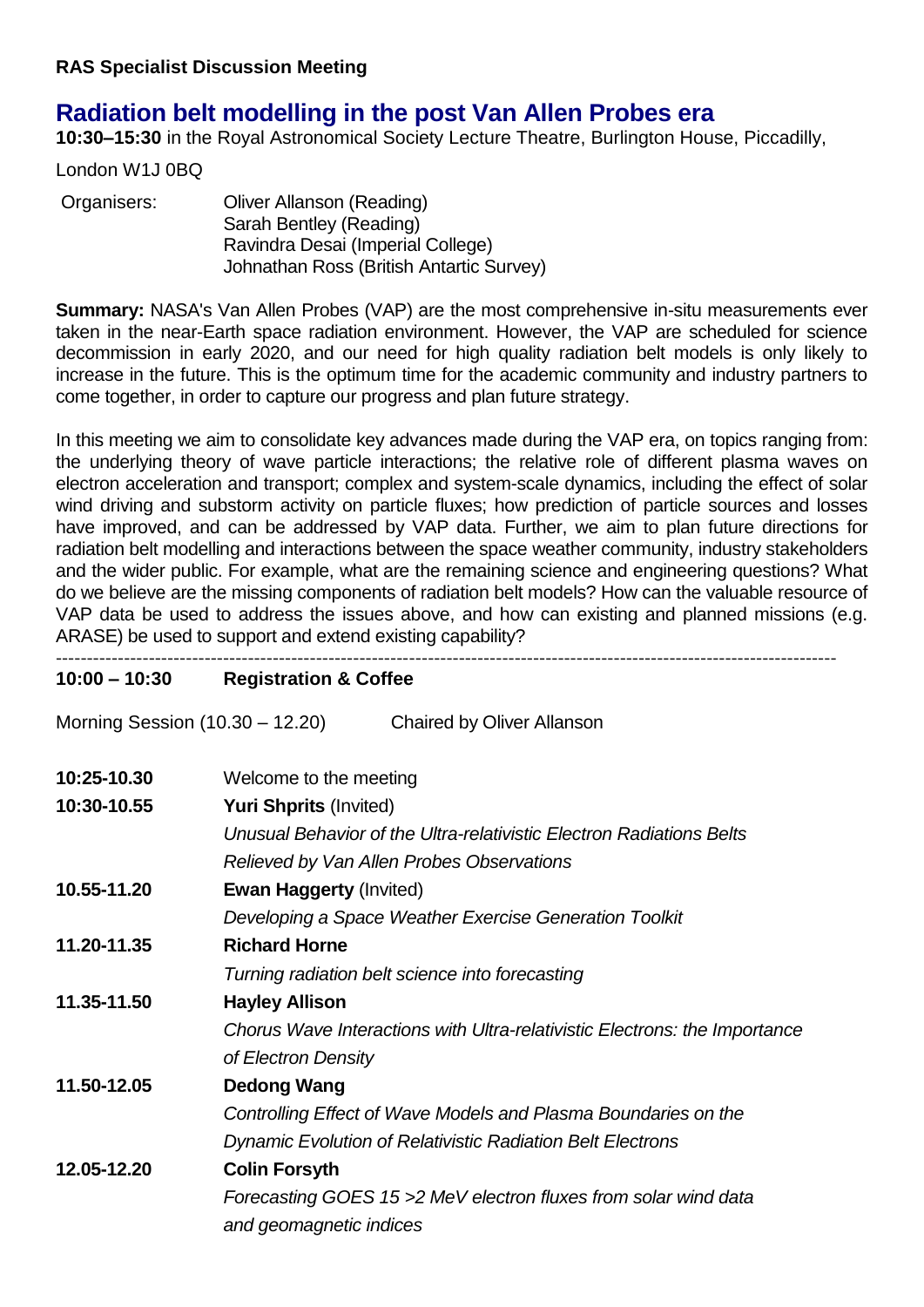## **12.20-12.35 Clare Watt**

*Stochastic parameterizations in terrestrial radiation belt diffusion models*

#### **12.35-14.00 Lunch**

Posters (Library) Session 2: Chaired by Johnathan Ross

Afternoon Session (14.00-15.30)

| 14.00-14.25     | <b>Lauren Blum (Invited)</b>                                                                                                                                        |
|-----------------|---------------------------------------------------------------------------------------------------------------------------------------------------------------------|
|                 | Investigating the dynamics and loss of Earth's outer radiation belt                                                                                                 |
|                 | through multipoint measurements                                                                                                                                     |
| 14.25-14.40     | <b>Anthony Chan</b>                                                                                                                                                 |
|                 | Comprehensive Radiation Belt Simulations in the Post Van Allen Probes Era                                                                                           |
| 14.40-14.55     | Johnathan Rae                                                                                                                                                       |
|                 | What do we need to know to model radial diffusion?                                                                                                                  |
| 14.55-15.10     | Jasmine Sandhu                                                                                                                                                      |
|                 | Storm-time ULF waves: How important are they for radial diffusion?                                                                                                  |
| 15.10-15.25     | <b>Sarah Bentley</b>                                                                                                                                                |
|                 | ULF wave power distributions and their upper bounds at the ground and                                                                                               |
|                 | in the magnetosphere                                                                                                                                                |
| $15:30 - 16:00$ | <b>Tea</b> will be available in the Lower Library of the Geological Society for those<br>attending the Open (Monthly A&G) Meeting of the Royal Astronomical Society |

Suggested hashtag: #postvanallen

**16:00 Open (Monthly A&G) Meeting**

 $\overline{\phantom{a}}$  , and the contract of the contract of the contract of the contract of the contract of the contract of the contract of the contract of the contract of the contract of the contract of the contract of the contrac

## **Notes for Fellows of the Society**

#### **1. ADMISSION FEES**

Admission to the Open (Monthly A&G) Meeting of the RAS is open to all, at no charge. Admission to Specialist Discussion Meetings is free to RAS Fellows, and £15 to non-fellows (£5 to students), cash or cheque only, collected at the door.

# **3. ATTENDANCE BY GUESTS AT THE MONTHLY A&G (OPEN) MEETING**

Guests of the Society (particularly students) who have attended the Specialist Discussion Meeting are most welcome to attend the Open (Monthly A&G) Meeting of the Society, which commences at 16:00 in the Lecture Theatre of the Geological Society. This meeting is open to all, not just RAS members.

## **4. UPDATES TO MEETING PROGRAMMES**

Please refer to the meetings pages at **<http://www.ras.ac.uk/>** for the most up to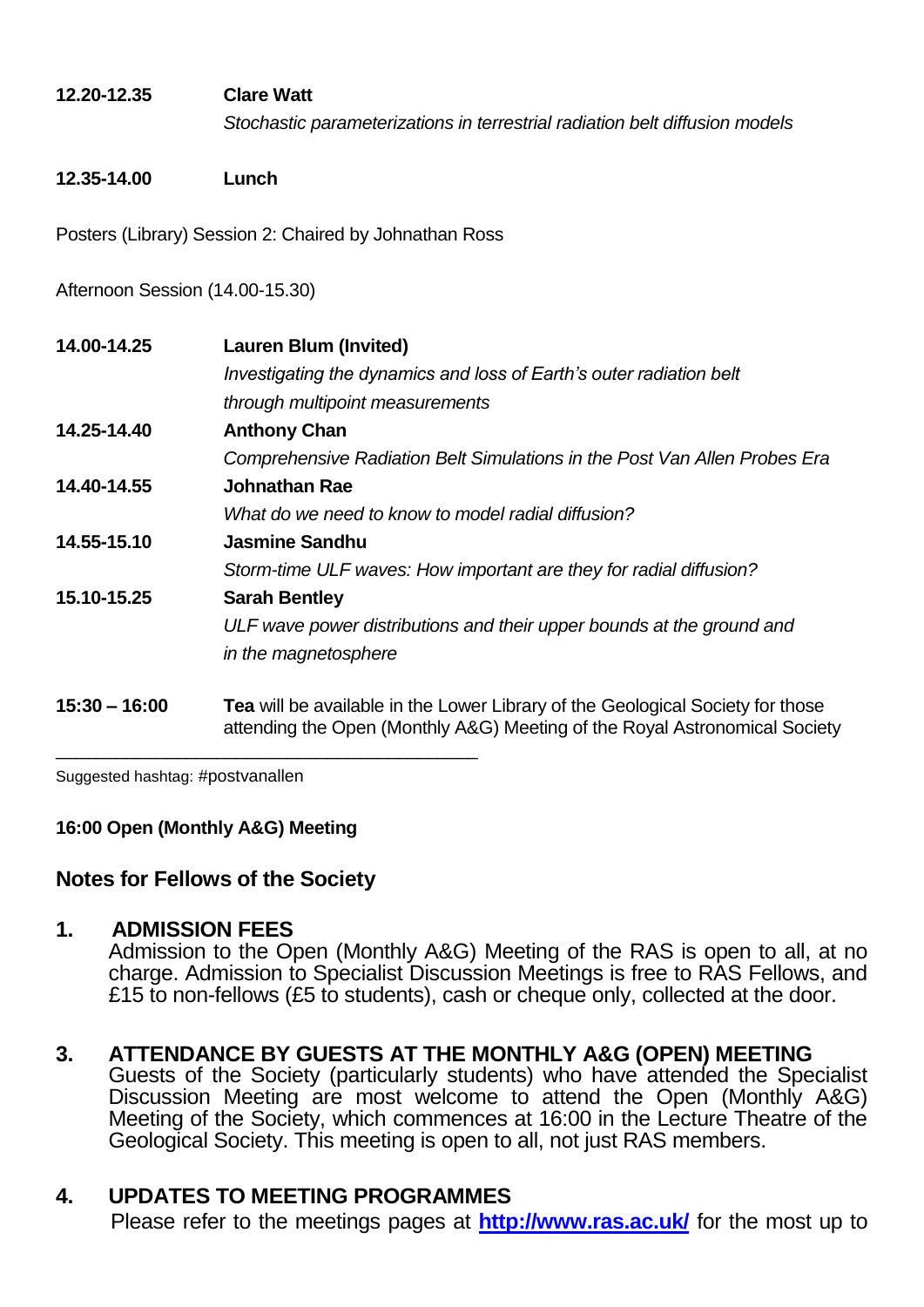date meetings information.

# **Code of Conduct**

We value the participation of everyone at Royal Astronomical Society events and want all attendees to have an enjoyable and fulfilling experience. Accordingly, all attendees are expected to show respect and courtesy to other attendees and staff.

As such the RAS will be a harassment-free environment for everyone, regardless of gender, sexual orientation, disability, physical appearance, body size, race, nationality, religion. We do not tolerate harassment of attendees in any form.

- Lecturers give their time freely, many have travelled a considerable distance, some are very distinguished, some are early career scientists perhaps giving a lecture at this level for the first time, and all deserve a fair and encouraging hearing. Please try to be on time for the start of a session, or otherwise slip quietly into the lecture theatre, refrain from loud conversations outside the doors and switch off mobile phones, and if you must use a lap-top computer do so inconspicuously in one of the rear seats.
- Harassment includes offensive verbal comments related to gender, sexual orientation, disability, physical appearance, body size, race, religion, sexual images in public spaces, deliberate intimidation, stalking, following, harassing photography or recording, sustained disruption of talks or other events, inappropriate physical contact, and unwelcome sexual attention.
- All communication given by lecturers, organisers and attendees should be appropriate for a professional audience including people of many different backgrounds. Sexual language, jokes and imagery is not appropriate for any event.
- Be kind to others. Do not insult or put down other attendees.
- Respect RAS staff.
- Behave professionally. Remember that harassment and sexist, racist, or exclusionary jokes are not appropriate.

Participants asked to stop any harassing behaviour are expected to comply immediately. Attendees violating these rules may be asked to leave the event, without a refund of any charge that may have been levied.

Thank you for helping make this a welcoming, respectful space for all.